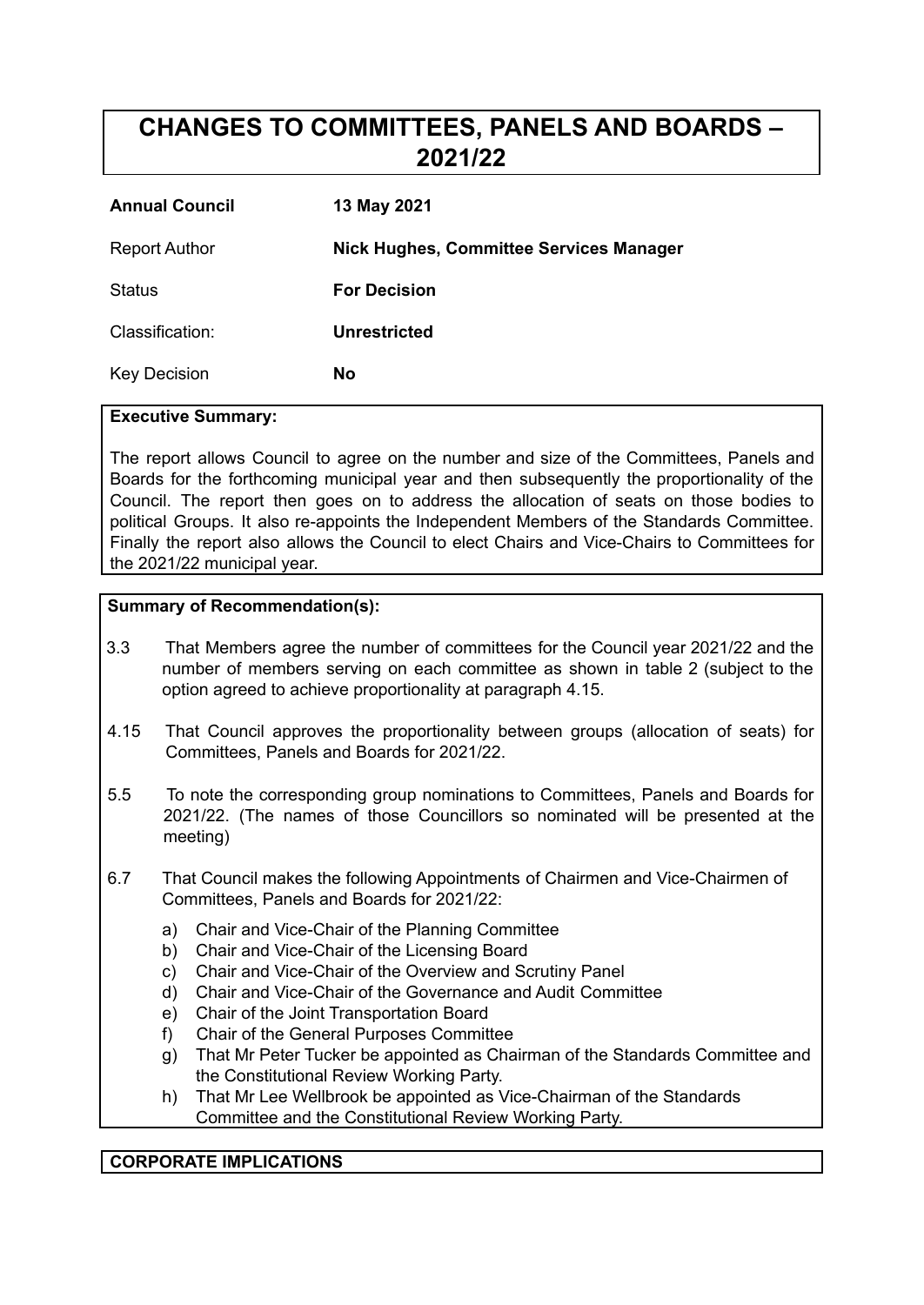| <b>Financial and</b><br><b>Value for</b><br><b>Money</b>                 | There are no direct financial implications from this report. However<br>members allowances included in the annual budget are based on the<br>existing structure and any increase in size or number of committees would<br>require approval of the resulting increase in the budget.                                                                                                                                                                                                                                                                                                                                                                                                                                                                                                                                                   |              |  |  |  |  |
|--------------------------------------------------------------------------|---------------------------------------------------------------------------------------------------------------------------------------------------------------------------------------------------------------------------------------------------------------------------------------------------------------------------------------------------------------------------------------------------------------------------------------------------------------------------------------------------------------------------------------------------------------------------------------------------------------------------------------------------------------------------------------------------------------------------------------------------------------------------------------------------------------------------------------|--------------|--|--|--|--|
| Legal                                                                    | The composition and allocation of membership of committees has been<br>based on the relevant legislative requirements.                                                                                                                                                                                                                                                                                                                                                                                                                                                                                                                                                                                                                                                                                                                |              |  |  |  |  |
| Corporate                                                                | There are no direct Corporate Implications                                                                                                                                                                                                                                                                                                                                                                                                                                                                                                                                                                                                                                                                                                                                                                                            |              |  |  |  |  |
| Equalities Act<br>2010 & Public<br><b>Sector Equality</b><br><b>Duty</b> | Members are reminded of the requirement, under the Public Sector<br>Equality Duty (section 149 of the Equality Act 2010) to have due regard to<br>the aims of the Duty at the time the decision is taken. The aims of the<br>Duty are: (i) eliminate unlawful discrimination, harassment, victimisation<br>and other conduct prohibited by the Act, (ii) advance equality of<br>opportunity between people who share a protected characteristic and<br>people who do not share it, and (iii) foster good relations between people<br>who share a protected characteristic and people who do not share it.<br>Protected characteristics: age, gender, disability, race, sexual orientation,<br>gender reassignment, religion or belief and pregnancy & maternity. Only<br>aim (i) of the Duty applies to Marriage & civil partnership. |              |  |  |  |  |
|                                                                          | Please indicate which aim is relevant to the report.                                                                                                                                                                                                                                                                                                                                                                                                                                                                                                                                                                                                                                                                                                                                                                                  |              |  |  |  |  |
|                                                                          | Eliminate unlawful discrimination, harassment, victimisation and<br>$\mathsf{x}$<br>other conduct prohibited by the Act,                                                                                                                                                                                                                                                                                                                                                                                                                                                                                                                                                                                                                                                                                                              |              |  |  |  |  |
|                                                                          | Advance equality of opportunity between people who share a<br>X<br>protected characteristic and people who do not share it                                                                                                                                                                                                                                                                                                                                                                                                                                                                                                                                                                                                                                                                                                            |              |  |  |  |  |
|                                                                          | Foster good relations between people who share a protected<br>characteristic and people who do not share it.                                                                                                                                                                                                                                                                                                                                                                                                                                                                                                                                                                                                                                                                                                                          | $\mathsf{x}$ |  |  |  |  |
|                                                                          |                                                                                                                                                                                                                                                                                                                                                                                                                                                                                                                                                                                                                                                                                                                                                                                                                                       |              |  |  |  |  |

| <b>CORPORATE PRIORITIES (tick</b> |  |
|-----------------------------------|--|
| those relevant)√                  |  |
| A clean and welcoming             |  |
| Environment                       |  |
| Promoting inward investment and   |  |
| job creation                      |  |
| Supporting neighbourhoods         |  |

| <b>CORPORATE PRIORITIES (tick  </b> | <b>CORPORATE VALUES</b><br>(tick |  |
|-------------------------------------|----------------------------------|--|
| those relevant)√                    | those relevant)√                 |  |
| A clean and welcoming               | Delivering value for money       |  |
| Environment                         |                                  |  |
| Promoting inward investment and     | Supporting the Workforce         |  |
| job creation                        |                                  |  |
| Supporting neighbourhoods           | Promoting open communications    |  |

#### **1.0 Introduction**

1.1 This report seeks agreement of the number and sizes of Committees, Panels and Boards for the forthcoming Municipal Year. It then goes on to address the issue of political proportionality and the allocation of seats on those bodies to political Groups. It also re-appoints the Independent Members of the Standards Committee and finally allows the Council to elect Chairs and Vice-Chairs to Committees for the 2021/22 municipal year.

#### **2.0 Political Balance**

2.1 The current political balance of the Council after the recent Council By-elections and Cllr Day no longer being a member of the Conservative Group is shown in the table below: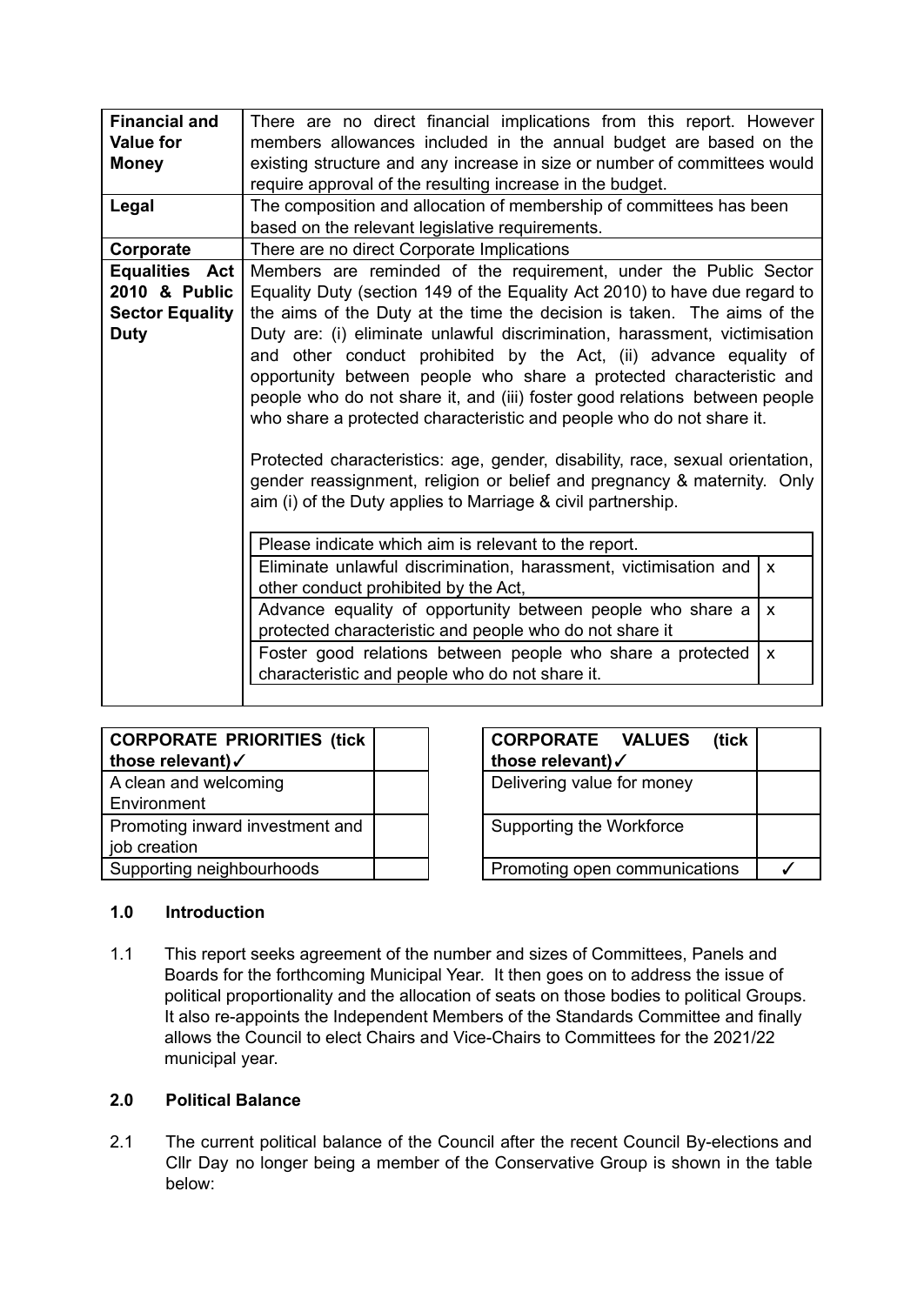|--|--|

| <b>Political Group</b>       | No. of Cllrs | No. of Cllr after<br>elections |
|------------------------------|--------------|--------------------------------|
| Conservative                 | 25           | 26                             |
| Labour                       | 17           | 17                             |
| Thanet Independents          | 6            | 6                              |
| Green                        | 3            |                                |
| Independent (not in a group) | 2            | 3                              |
| <b>Vacant Seats</b>          | 3            |                                |

#### **3.0 Number, Size and Terms of Reference of Committees**

3.1 It is for Full Council to decide the number and sizes of committees. Consultation amongst the Leaders of the political groups has resulted in the following proposed number of committees and committee sizes for the 2021/22 municipal year:

#### **Table 2**

| <b>Committee</b>                           | <b>Number of Members</b>        |
|--------------------------------------------|---------------------------------|
| <b>Planning Committee</b>                  | 14                              |
| <b>Licensing Board</b>                     | 12                              |
| Overview and Scrutiny Panel                | 14                              |
| Governance and Audit Committee             | 12                              |
| <b>General Purposes Committee</b>          | 12                              |
| Boundary and Electoral Arrangements        | 6                               |
| <b>Working Party</b>                       |                                 |
| <b>Constitutional Review Working Party</b> | 4 (+2 independent)              |
| Joint Transportation Board*                | (+1 parish)                     |
| Standards Committee**                      | 8 (+ 4 independent, + 3 parish) |

\*NOTE Under section 15 (5) of Part III and Schedule 1 of the Local Government Housing Act 1989 proportionality applies to this body but not towards the total number of seats.

\*\* With the introduction of Localism Act 2011, the Standards Committee has now become a politically balanced committee. However, under section 15 (5) of Part III and Schedule 1 of the Local Government Housing Act 1989 proportionality applies to this body but not towards the total number of seats. Council agreed in July 2012 that four independent members would be appointed to the committee (under 27(4) (a) and (b) of the Localism Act 2011), one of whom would act as Chairman. That practice has continued for every Municipal Year since then.

3.2 Though the Constitutional Review Working Party is bound by proportionality in respect of elected Members, Council agreed in May 2008 that two independent members would be appointed to the Committee. That practice has continued for every Municipal Year since then.

#### **3.3 Recommendation**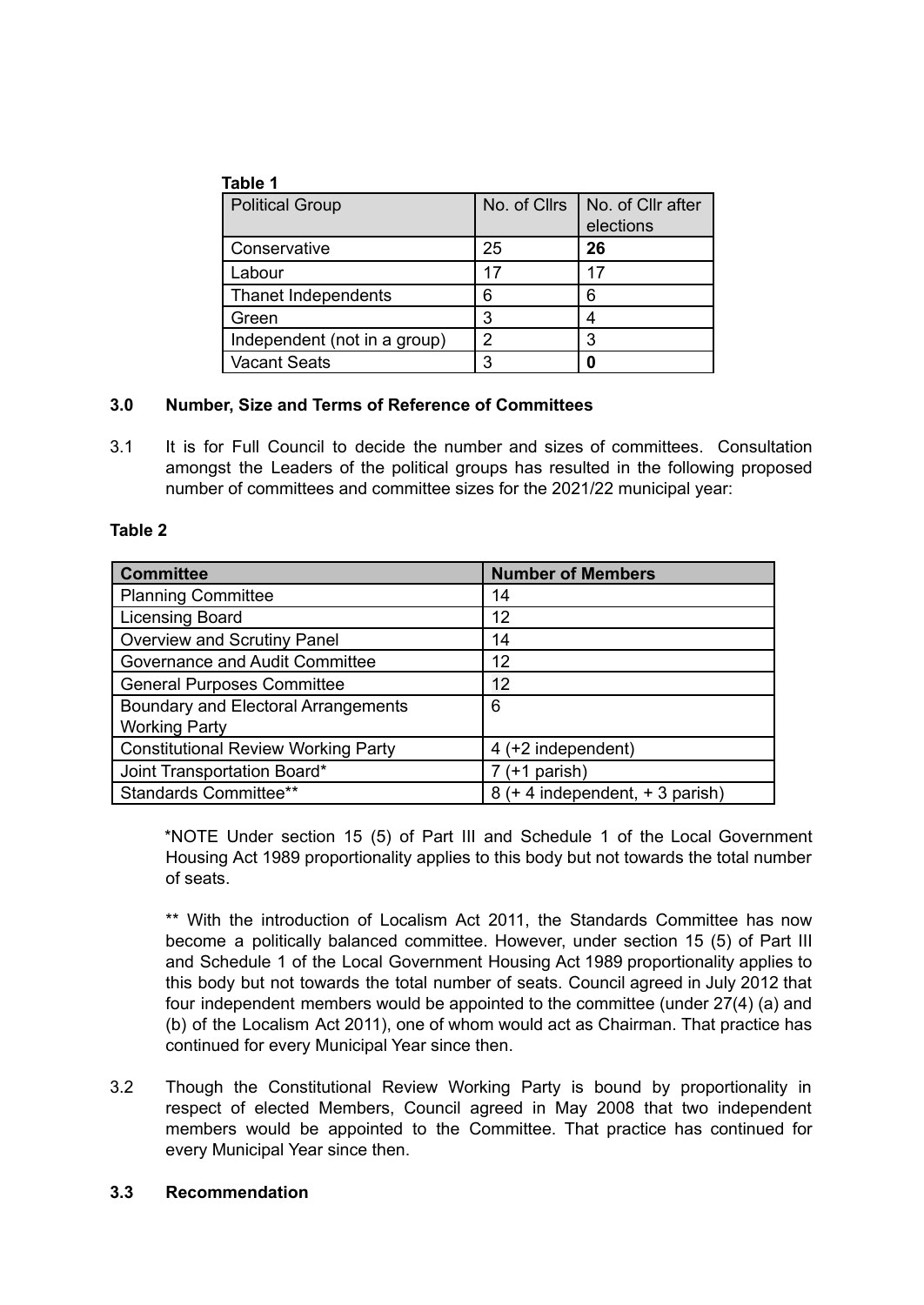That Members agree the number of committees for the Council year 2021/22 and the number of members serving on each committee as shown in table 2 (subject to the option agreed to achieve proportionality at paragraph 4.15.

#### **4.0 Political Proportionality**

- 4.1 The Local Government and Housing Act 1989 requires the Council to allocate seats on committees to political Groups in accordance with the size of each group on the Council as a whole and in accordance with the following principles which should be observed as far as is reasonably practicable:
- a) That not all seats on the same committee are allocated to the same political group;
	- b) That the majority of the seats on a committee are allocated to a particular political group if the number of persons belonging to that group is a majority of the Council's membership;
	- c) That, subject to a) and b) above, the number of seats on committees allocated to each political group bears the same proportion of the total of all the seats on committees;
	- d) That, subject to a), b) and c) above, the number of seats on a committee allocated to each political group bears the same proportion to the number of all seats on that committee.
- 4.2 For the purposes of political balance a Group is required to have at least two members and to have been formally constituted as a political group before the meeting.
- 4.3 Consensus has not been reached on a single option to achieve proportionality amongst Group Leaders, therefore Council will have to choose an option to achieve proportionality. The application of political proportionality to the Committee Structure will result in the following seats for individual groups:

#### **4.4 Option A**

**Table 3**

| <b>Committees</b>                 | <b>Total</b>    | <b>Conservative</b><br><b>Group</b> | <b>Labour Group</b> | <b>Thanet</b><br>Independents | <b>Green</b><br><b>Group</b> |
|-----------------------------------|-----------------|-------------------------------------|---------------------|-------------------------------|------------------------------|
| Planning<br>Committee             | 14              | 7                                   | 4                   | 2                             |                              |
| Licensing<br><b>Board</b>         | 12 <sup>2</sup> | 6                                   | 4                   |                               |                              |
| Overview<br>and Scrutiny<br>Panel | 14              |                                     | 5                   |                               |                              |
| Gov. and<br>Audit                 | 12 <sub>2</sub> | 6                                   | 4                   |                               |                              |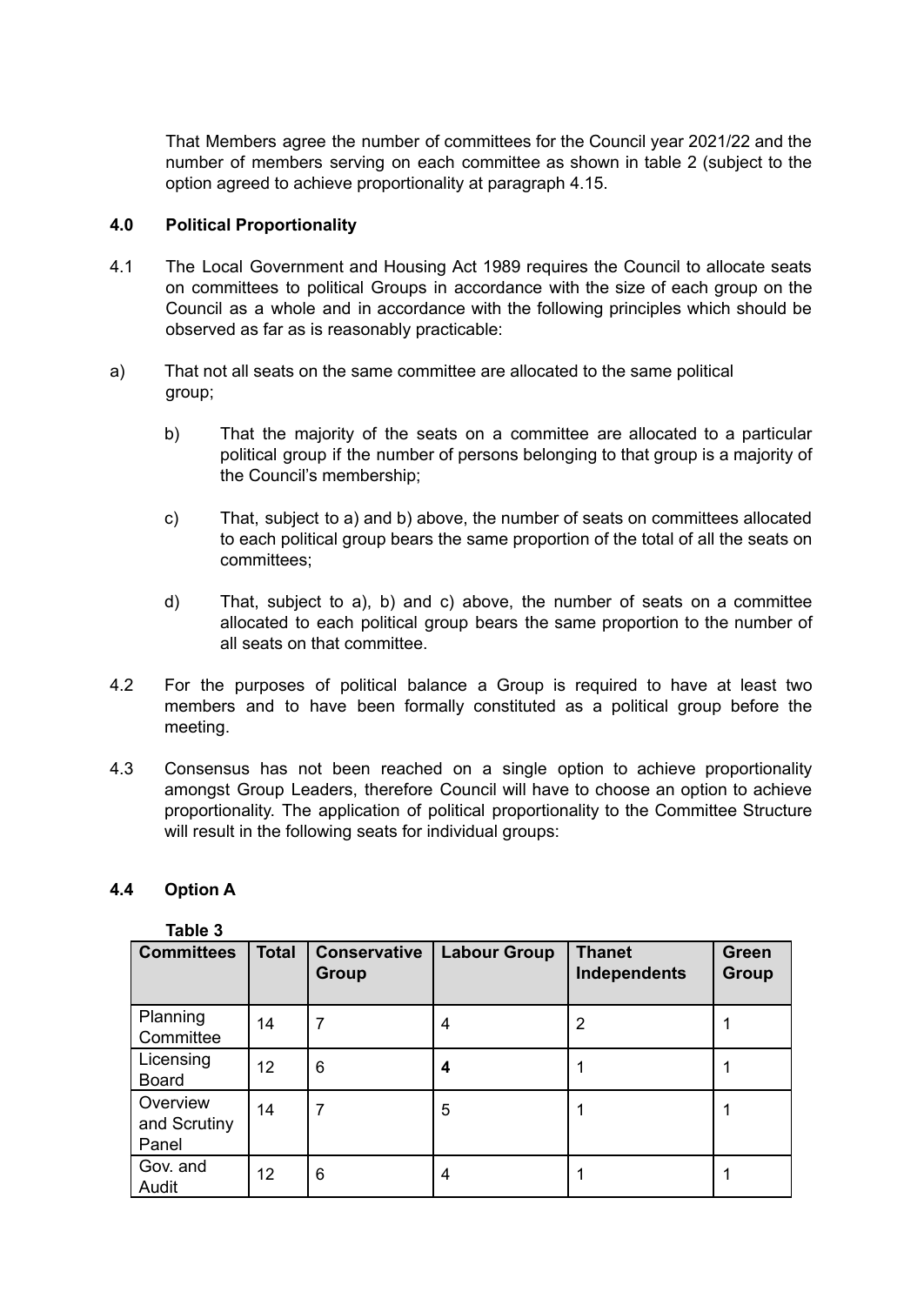| General<br>Purposes      | 12 | 6              | 4  |   |   |
|--------------------------|----|----------------|----|---|---|
| B&EA<br>Working<br>Party | 6  | 3              | 2  |   | 0 |
| <b>CRWP</b>              | 4  | $\overline{2}$ |    | 0 |   |
| <b>Totals</b>            | 74 | 37             | 24 | 8 | 6 |

4.4.1 The overall political balance calculation for the proposal shown above is available at Annex 1.

## **4.5 Option B**

| Table 4                           |                |                              |                     |                               |                              |
|-----------------------------------|----------------|------------------------------|---------------------|-------------------------------|------------------------------|
| <b>Committees</b>                 | <b>Total</b>   | <b>Conservative</b><br>Group | <b>Labour Group</b> | <b>Thanet</b><br>Independents | <b>Green</b><br><b>Group</b> |
| Planning<br>Committee             | 14             | $\overline{7}$               | 5                   | 1                             | 1                            |
| Licensing<br><b>Board</b>         | 12             | 6                            | 4                   | 1                             | 1                            |
| Overview<br>and Scrutiny<br>Panel | 14             | $\overline{7}$               | 4                   | $\overline{2}$                | 1                            |
| Gov. and<br>Audit                 | 12             | 6                            | 4                   | 1                             | 1                            |
| General<br>Purposes               | 12             | 6                            | $\overline{4}$      | 1                             | 1                            |
| B&EA<br>Working<br>Party          | 6              | 3                            | $\overline{2}$      | 1                             | 0                            |
| <b>CRWP</b>                       | $\overline{4}$ | $\overline{2}$               | 1                   | 1                             | $\mathbf 0$                  |
| <b>Totals</b>                     | 74             | 37                           | 24                  | 8                             | 5                            |

4.5.1 The overall political balance calculation for the proposal shown above is available at Annex 2.

#### **4.6 Option C**

| Table 5               |              |                              |                     |                               |                |
|-----------------------|--------------|------------------------------|---------------------|-------------------------------|----------------|
| <b>Committees</b>     | <b>Total</b> | <b>Conservative</b><br>Group | <b>Labour Group</b> | <b>Thanet</b><br>Independents | Green<br>Group |
| Planning<br>Committee | 15           |                              | 5                   | n                             |                |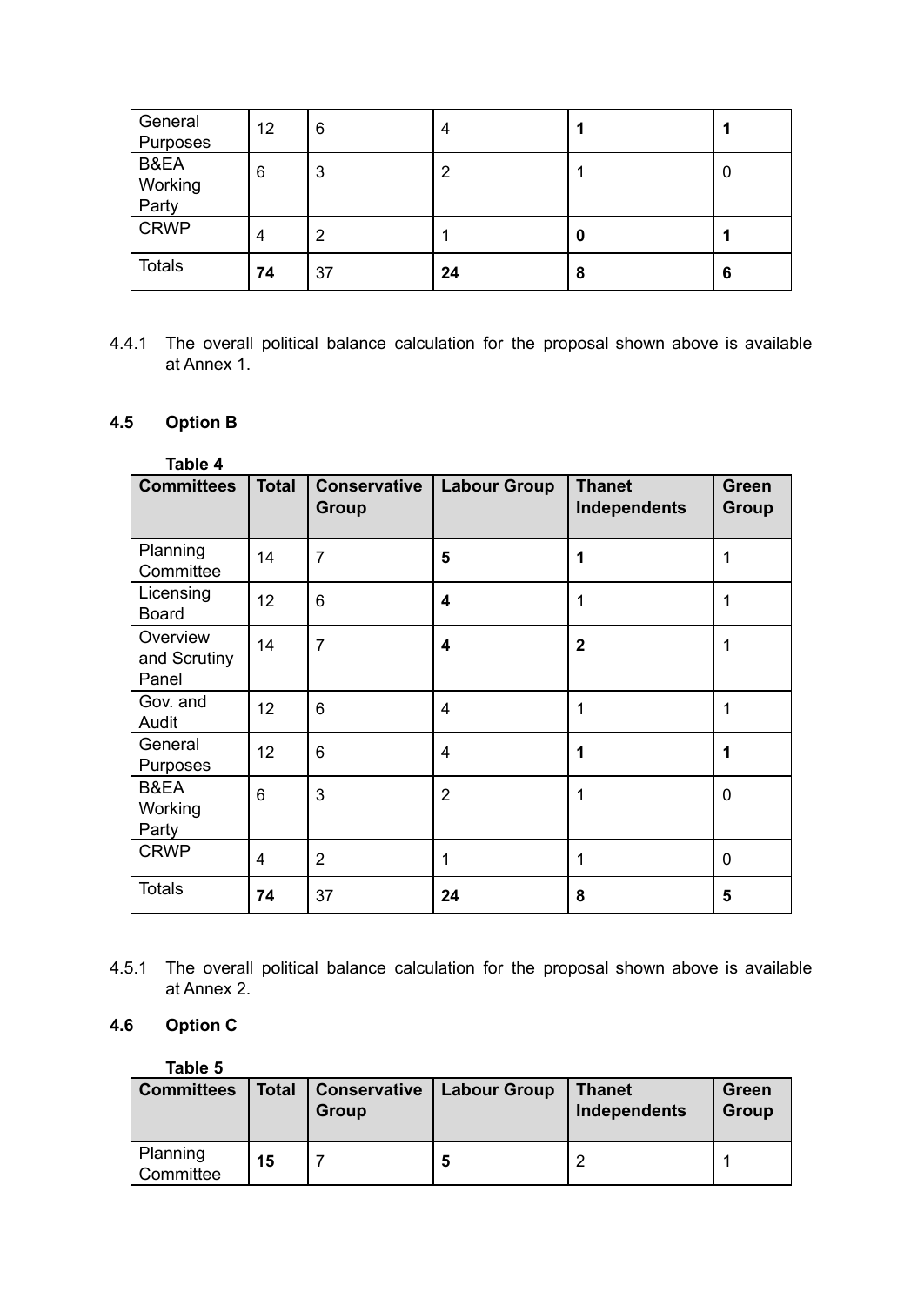| Licensing<br><b>Board</b>         | 12 | 6              | 4              | 1              |          |
|-----------------------------------|----|----------------|----------------|----------------|----------|
| Overview<br>and Scrutiny<br>Panel | 15 | $\overline{7}$ | 5              | $\overline{2}$ |          |
| Gov. and<br>Audit                 | 12 | 6              | 4              | 1              |          |
| General<br>Purposes               | 12 | 6              | 4              | 1              |          |
| B&EA<br>Working<br>Party          | 6  | 3              | $\overline{2}$ | 1              | $\Omega$ |
| <b>CRWP</b>                       | 6  | 3              | 1              | 1              |          |
| <b>Totals</b>                     | 78 | 38             | 25             | 9              | 6        |

4.6.1 The overall political balance calculation for the proposal shown above is available at Annex 3.

#### **4.7 Option D**

**Table 6**

That another solution that achieves proportionality is agreed. Note that if an alternative proposal is developed during the meeting, compliance with the proportionality rules would need to be verified by officers.

- 4.8 Both Section 15 (5) of Part III and Schedule 1 of the Local Government Housing Act 1989 mean that proportionality applies to the Standards Committee, but the Standards Committee does not count towards the total number of seats when dealing with overall political proportionality, hence why they are presented here.
- 4.9 However the Council is asked to waive the political proportionality of Standards Committee to allow for both independent Members and Parish Council's to sit on the Committee.

|                                          | Total | Conservative<br>Group | Labour<br>Group | Thanet<br>Independents<br>Group | Green<br>Group | Independent<br><b>Members</b> | Parish/<br>Town<br>Council |
|------------------------------------------|-------|-----------------------|-----------------|---------------------------------|----------------|-------------------------------|----------------------------|
| <b>Standards</b><br>Committee            | 15    | 4                     | 3               | 1                               | 0              | $4***$                        | 3                          |
| Standards<br>Assessment<br>Sub-Committee | 3     | $\star$               | $\star$         | $\star$                         | $\star$        | At least 1                    | $\star$                    |
| Standards<br>Hearing<br>Sub-Committee    | 3     | $\star$               | $\star$         | $\star$                         | $\star$        | At least 1                    | $\star$                    |

NOTE\*; the remaining two members would be either Thanet District Council Members from those groups that are entitled to seats on the Standards Committee, Town/Parish Council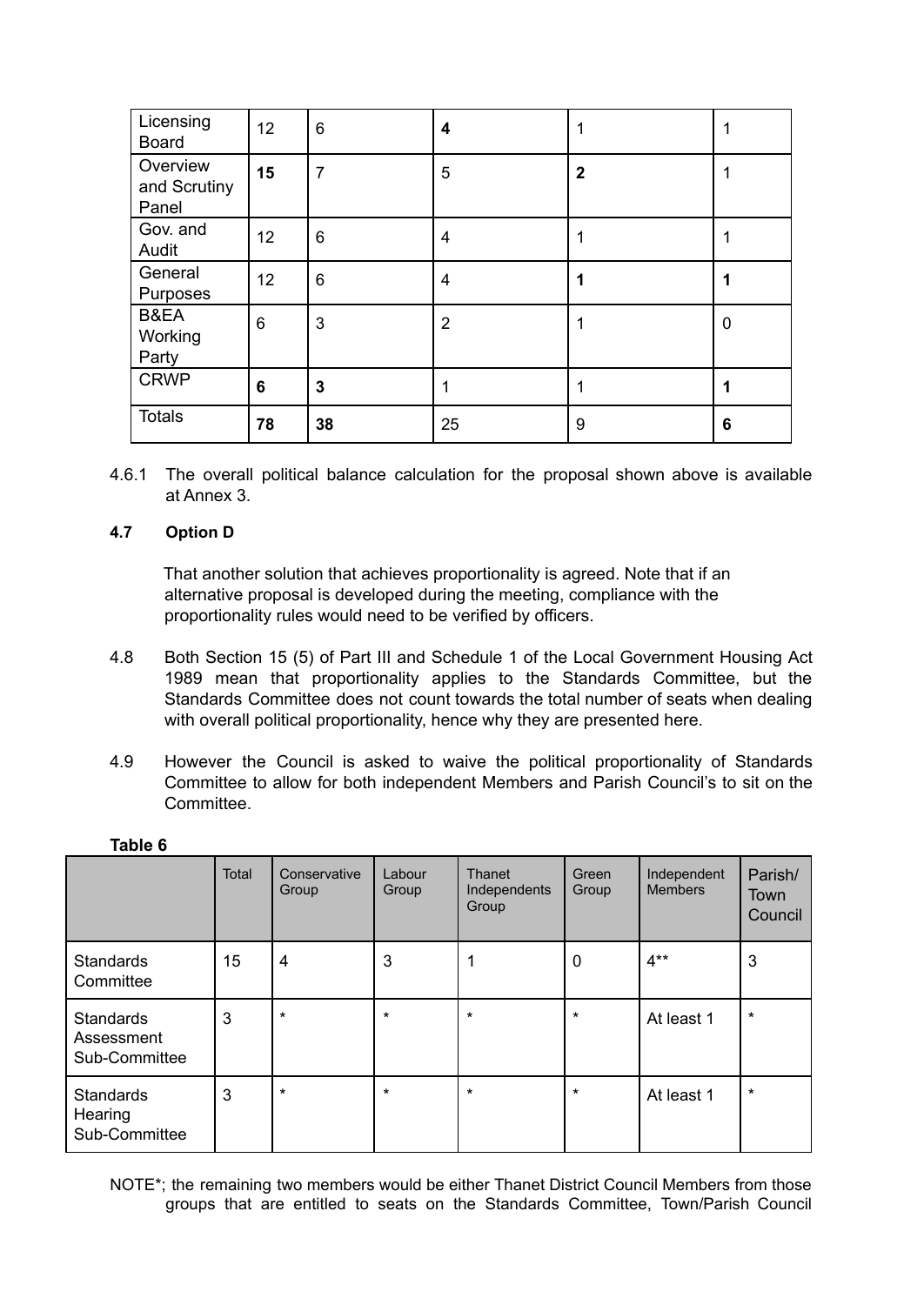members or further independent members, on a case by case basis. In the case of complaint against a Town or Parish Councillor at least one of the panel would be a Town or Parish Council representative.

\*\* Currently there are only three Independent Members in post.

- 4.10 The rest of the proportionality calculations shown below at tables five and six must also be agreed.
- 4.11 The Joint Transportation Board consists of seven Councillors from Thanet District Council and the seven Councillors from Kent County Council that represent County divisions within Thanet. In addition, although proportionality applies to the Joint Transportation Board, the Council has also agreed that there be one Parish representative serving on the Board. Under section 15 (5) of Part III and schedule 1 of the Local Government Housing Act 1989 proportionality applies to the seven seats appointed by Thanet District Council on the Joint Transportation Board but these seats do not count towards the total number of seats by which overall proportionality is calculated.
- 4.12 The allocation of Thanet District Council seats on the Joint Transportation Board are shown in the table below:

|                                    | <b>TDC</b><br><b>Members</b> | Conservative<br>Group | Labour<br>Group | Thanet<br>Independents<br>Group | <b>Green Group</b> | Parish/<br>Town<br>Council |
|------------------------------------|------------------------------|-----------------------|-----------------|---------------------------------|--------------------|----------------------------|
| Joint<br>Transport<br><b>Board</b> |                              | 3                     | 3               |                                 | 0                  |                            |

#### **Table 7**

- 4.13 The Council is also a member of the East Kent Services Committee; therefore it is necessary to appoint Councillors to the committee.
- 4.14 Council agreed in February 2015 to the proposal that two executive Councillors and two substitute Executive Councillors should serve on the East-Kent Services Committee, as shown in table below:

#### **Table 8**

|                                              | Total (from<br>Thanet)    | Conservative<br>Group | Labour<br>Group                                                    | Thanet<br>Independents<br>Group | Green<br>Group |
|----------------------------------------------|---------------------------|-----------------------|--------------------------------------------------------------------|---------------------------------|----------------|
| East Kent Joint<br>Arrangements<br>Committee | 2 plus two<br>substitutes | $\mathbf 0$           | 2 Executive<br>members and<br>2 Substitute<br>Executive<br>members | 0                               | O              |

#### **4.15 Recommendation**

That Council approves the proportionality between groups (allocation of seats) for Committees, Panels and Boards for 2021/22.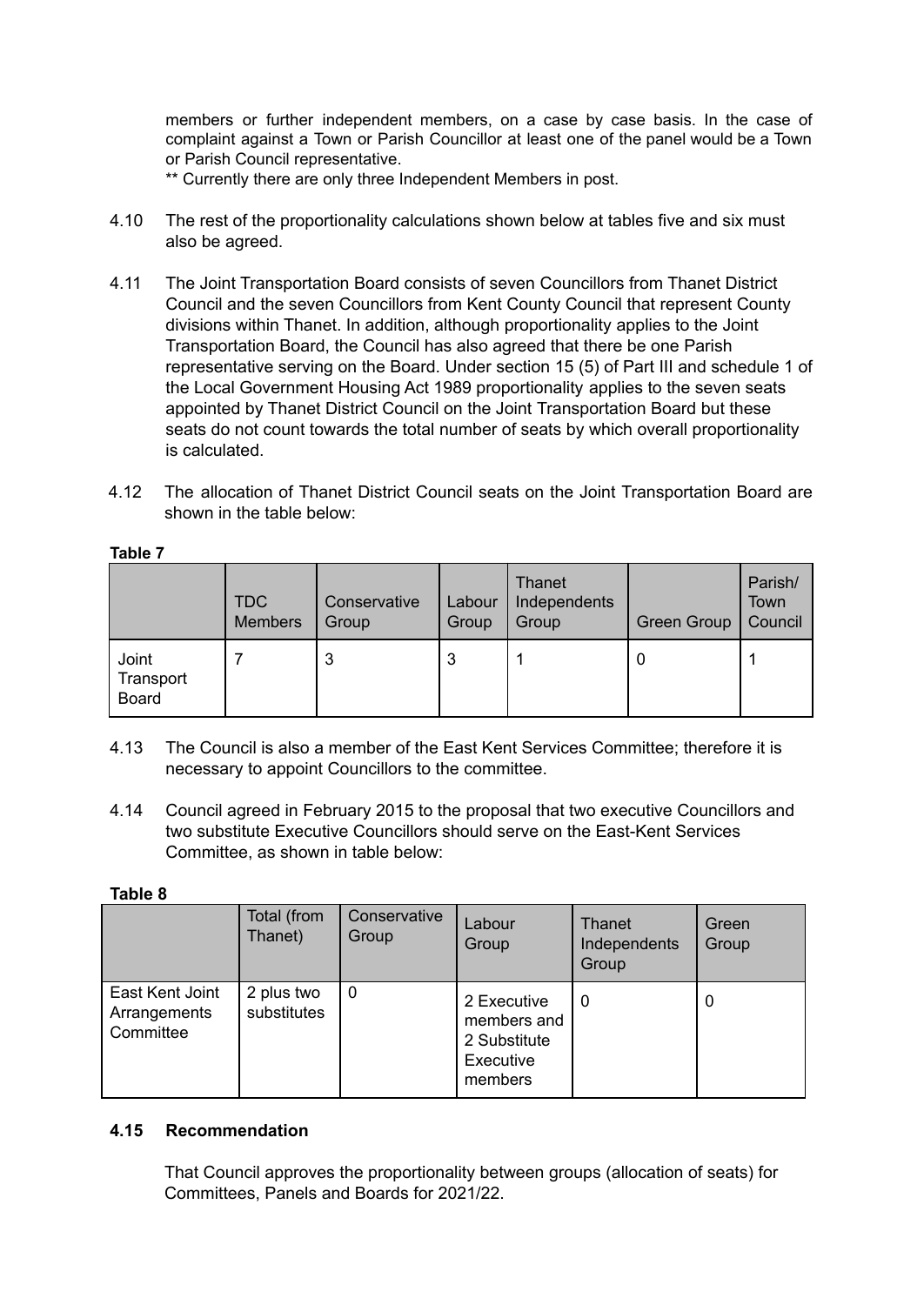#### **5.0 Nominations of Members to serve on Committees**

- 5.1 Members are reminded that Section 16 of the Local Government and Housing Act 1989 states that where the Council has determined the allocation to different groups of the seats to which the Act applies, it shall be the duty of the authority to give effect to a Group's wishes about who is to be appointed to the seats that they have been allocated.
- 5.2 Group nominations to Committees, Panels and Boards and will be circulated to Members separately at the meeting.
- 5.3 The independent membership of committees is as follows:
- 5.3.1 Standards Committee: At the meeting of Council in February 2020 Mr Peter Tucker and Mrs Patricia Causier were appointed as Independent Members to the Standards Committee up to Annual Council meeting in May 2024 and May 2020 respectively. Mr Peter Lorenzo and Mr Lee Wellbrook were then appointed as Independent Members of the Standards Committee until the Annual Council meeting in May 2023. Mrs Patricia Causier has indicated that she does not want to renew her position and so there will be a vacancy in the position of Independent Member from the date of this Annual Council. The Council would like to place on record our thanks to Mrs Patricia Causier for her efforts during her time as an Independent Member.
- 5.3.2 Standards Assessment Sub-Committee: independent member(s) will be drawn from the independent members of the Standards Committee.
- 5.3.3 Standards Hearing Sub-Committee: independent member(s) will be drawn from the independent members of the Standards Committee.
- 5.3.4 The Constitutional Review Working Party; independent member(s) will be drawn from the independent members of the Standards Committee.
- 5.4 Town/Parish Councils are entitled to have three representatives on the Standards Committee and one representative on the Joint Transportation Board. The Town/Parish nominations to Committees are made by the Thanet Association of Parish Councils and are made in November each year, however due to the recent Parish Council elections, new nominations will be made shortly.

#### **5.5 Recommendation**

To note the corresponding group nominations to Committees, Panels and Boards for 2021/22. (The names of those Councillors so nominated will be presented at the meeting)

#### **6.0 Appointment of Chair and Vice-Chair of Committees, Panels and Boards 2021/22**

6.1 The constitution of the Council states that: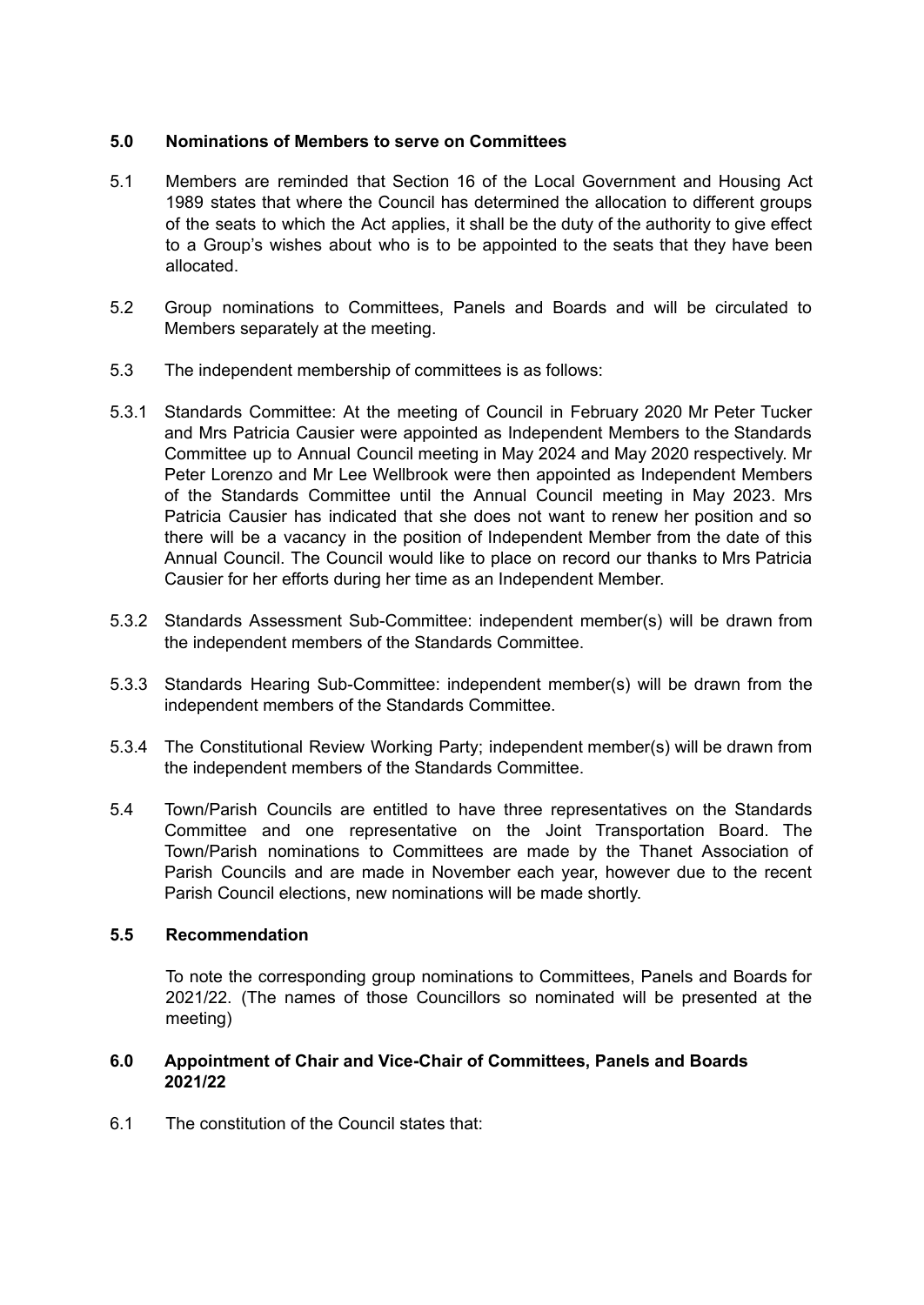- a) The Chair and Vice-Chair of Committees shall be appointed by Council at its Annual Meeting with the exception of General Purposes Committee, which elects its own Chair;
- b) All Sub-Committees, Advisory Groups and Working Parties shall elect their Chair and Vice-Chair at their first meeting after the Annual Council Meeting.
- 6.2 By convention, in Thanet the majority group is entitled to the first nomination of the chaiR and vice-chair of Committees, Panels and Boards. As there is no majority group nominations will be presented at the meeting and where there are multiple nominations an elimination vote will take place.
- 6.3 Council agreed on 12 July 2012 that the Chair and Vice-Chair of the Standards Committee are to be independent members and to date the Council has made and confirmed appointments to these offices at the Annual Meeting from the Independent Members of the Standards Committee.
- 6.4 Under the Council's Joint Transportation Board agreement with Kent County Council, for 2021/22 a Member of Thanet District Council will chair the JTB and a Kent County Councillor will act as vice-chair. These roles are alternated annually.
- 6.5 The Council's constitution states that the Chair and Vice-Chair of any Overview and Scrutiny Panel shall not both be from the same political Group. In addition if there is more than one Scrutiny Panel then they cannot all be chaired by the same political Group.
- 6.6 The Council decided during 2008 that one of the independent members of the Standards Committee would act as Chair of the Constitutional Review Working Party and another independent member would act as Vice-Chair. It has maintained that practice every Municipal Year since then.

#### **6.7 Recommendation**

That Council makes the following Appointments of Chairmen and Vice-Chairmen of Committees, Panels and Boards for 2021/22:

- a) Chair and Vice-Chair of the Planning Committee
- b) Chair and Vice-Chair of the Licensing Board
- c) Chair and Vice-Chair of the Overview and Scrutiny Panel
- d) Chair and Vice-Chair of the Governance and Audit Committee
- e) Chair of the Joint Transportation Board
- f) Chair of the General Purposes Committee
- g) That Mr Peter Tucker be appointed as Chair of the Standards Committee and the Constitutional Review Working Party.
- h) That Mr Lee Wellbrook be appointed as Vice-Chair of the Standards Committee and the Constitutional Review Working Party.

| <b>Contact Officer:</b> | Nick Hughes, Committee Services Manager     |
|-------------------------|---------------------------------------------|
| Reporting to:           | Tim Howes, Director of Corporate Governance |

#### **Annex List**